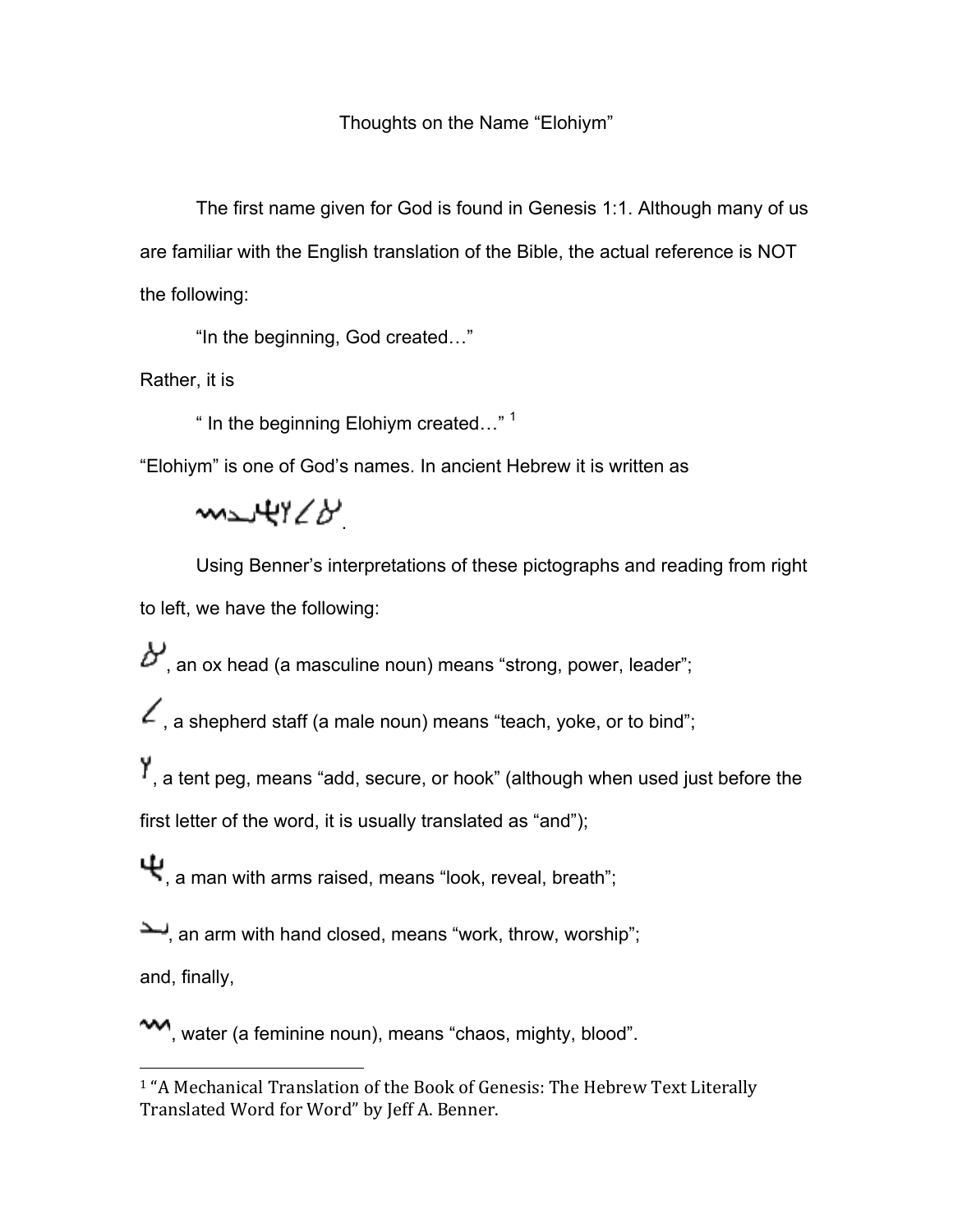Because of previous work involving cellular division, it would appear that certain words written in ancient Hebrew seem to include actual pictures of what they represent. For example,

 $_{\rm X}$ ሀ $_{\rm X}$ 

Is a word usually translated at "ark" but has been shown to look and act like crossed microtubuls on either side of a family of chromosomes during the process of cellular division. It is "picture" of a mitotic spindle during mitosis.

In the case of Elohim, the figure  $\Psi$ , which meand LOOK seems to draw your eyes to the middle of the word, while the word itself reminds me of a "balance" of some kind. In Egyptian hieroglics, the direct one reads the text is "into the face" of some figure. Egptian faces were always viewed from the side,

the above  $\Psi$  is "front on".

The concept of "directional reading" was quite common in ancient Egyptian hieroglyphs; and Moses, the writer/recorder of the Genesis text, would have been familiar with this kind of communication.) The meanings/indications of individual parts of the word "Elohiym" are given below:

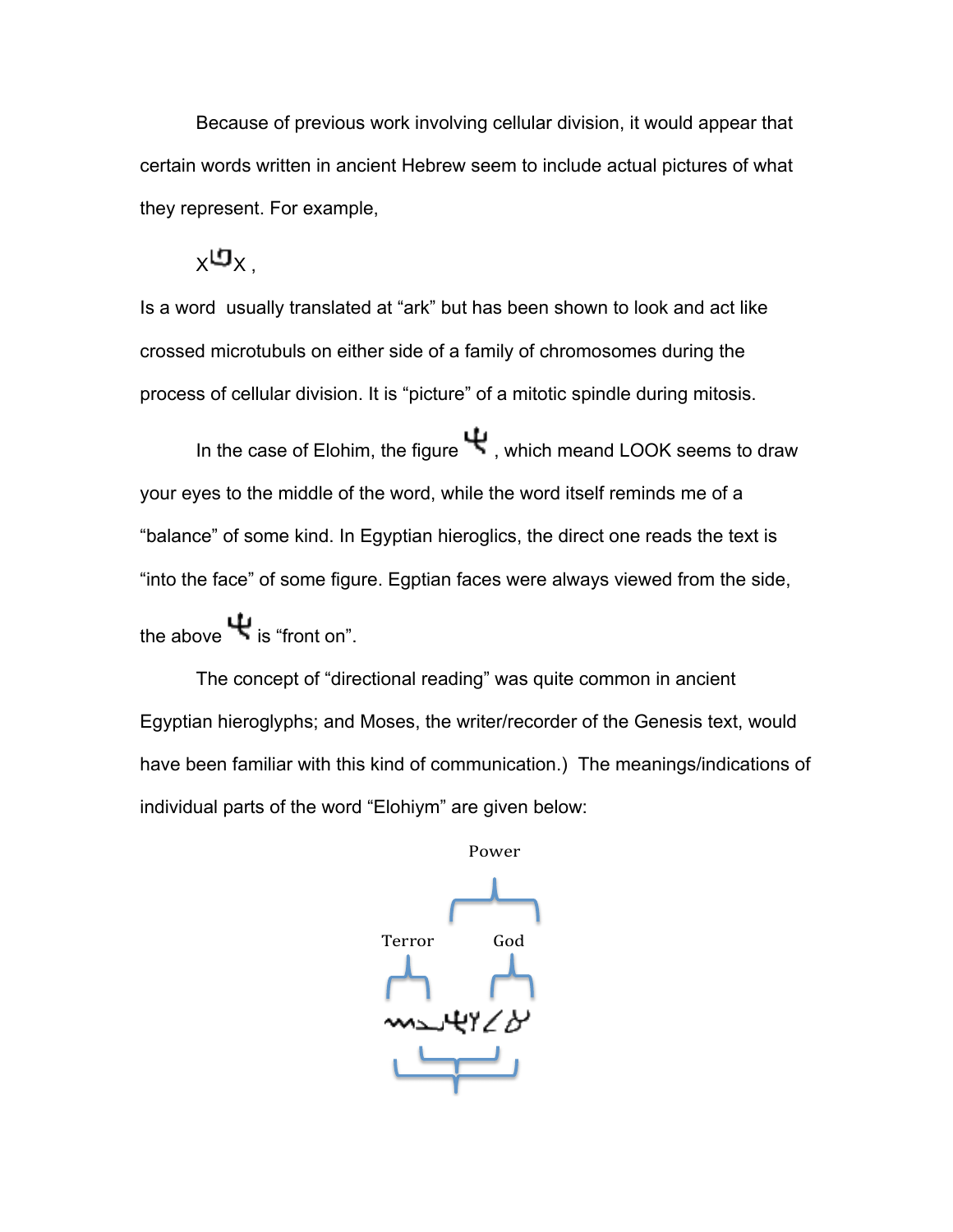In the very center of the above word is  $\Psi$ , which means "and look!" On either side of the words "and look" can be seen "opposites":

 $B_{\text{male and}}$   $\mathbf{w}_{\text{female,}}$ and  $\angle$  gather and  $\sim$  scatter.

It's as if the word itself, "Elohiym", represents something that is in "perfect balance".

At the time of Moses, names meant something, especially if given by God. They described the essence of the person being named. If the name of God represents the character of God, then God is someone or something that is in "perfect balance". Since one must follow one's own character, anything created by God must also be in perfect balance: for example, light and dark, day and night, land and water, male and female, etc. The essence of this name doesn't seem to involve a "weighing" of anything, because the word Elohiym is not a verb; it doesn't DO anything. It simply "is".

If we disturb that balance (for example, with global warming), then the world will tend to "right" itself, to return to a state of equilibrium. This is the nature of all of creation. (And if you don't believe in "creation", then there is a "state of balance" in the way things work in this universe.)

Being "in balance" isn't a judgment. It isn't a weighing in of our faults or our goodness. It is the way things are and the way things are meant to be. Period.